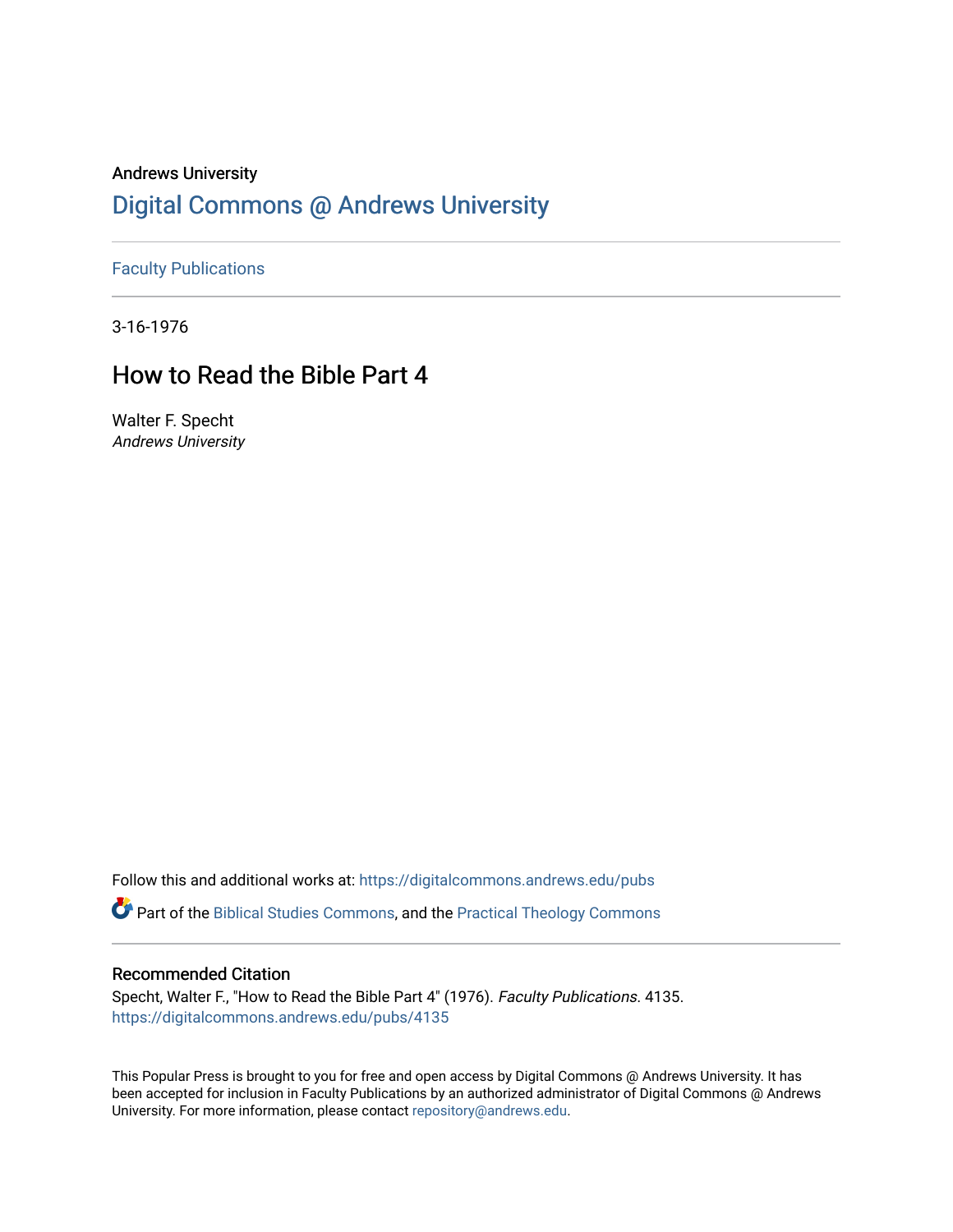

*How to Read the Bible Part* 4

*by Walter F. Specht* 

**The reading of the Old Testa**ment may appropriately begin with the first book, called Genesis. The name is derived from a Greek word meaning, among other things, "origin" or "birth." Genesis is the book of origins. It tells of the origin of the world, plant and animal life, mankind, marriage, the Sabbath, evil on this planet, nations, races, languages, etc. In the opening words of this great document it does not speak of God as an abstraction, but as a God who acts. "In the beginning God created." Its emphasis on God's creating activity stresses the truth that God is the

ultimate source and explanation of the universe and of man. Man does not have an independent existence. His life is dependent upon the originating and sustaining power of God.

God is not only the creator and sustainer of the universe, but He is set forth in the Bible also as the Lord of history. History is the stage on which God has revealed Himself to mankind. The beginning of this revelatory history is in the book of Genesis. There we are told that God chose Abraham to be the father of a people through whom His purposes were to be carried out in the world. "I will make of you a

great nation," God promised, "and I will bless you, and make your name great, so that you will be a blessing" (Gen. 12:2). He also promised to give him and his descendants "all the land of Canaan, for an everlasting posses-, sion" (Gen. 17:8). That promise was, in turn, renewed to the patriarchs Isaac (Gen. 26:3, 4), and Jacob (Gen. 28:13, 14), and the progenitors of the twelve tribes of Israel. The final chapters of Genesis do not picture the Israelites in Canaan, but in the land of Egypt.

After finishing Genesis it would be well to continue with the account of the sacred history of God's chosen people as recorded in Exodus and Numbers and other historical books. Exodus opens with the enslavement of the Hebrews by the Egyptians. The

Exodus comes from a Greek word meaning "going out."

name of the book comes from a Greek word meaning, "going out." Through the unparalleled leadership of Moses, the divinely chosen "man of God," the Lord rescued His people from the "iron furnace" of Egypt, "with a mighty hand and an outstretched arm" (Deut. 5:14). By this great act of deliverance and redemption God made Himself known to Israel (Ex. 6:6, 7). These emancipated slaves were led to Mt. Sinai, where God entered into a covenant relationship with them, and where the laws governing their life and worship were promulgated. On condition of their faith and loyalty to Him, and obedience to His law, their Redeemer-God offers Himself and His resources as a permanent relationship. They were to be set apart from all people as God's own special possession, the crown jewel of God. It was a summons not merely to privilege, but to the task of representing God's character to the world. While they willingly accepted the conditions of the covenant, they did not long abide by them.

The sad story of their repeated distrust, rebellions, and failures is recorded in the book of Numbers. The meaning of the Hebrew name of the book, "in the wilderness," is descriptive of its contents. It covers the sad

**Page 4 —** *Lake Union Herald —* **March 16, 1976**